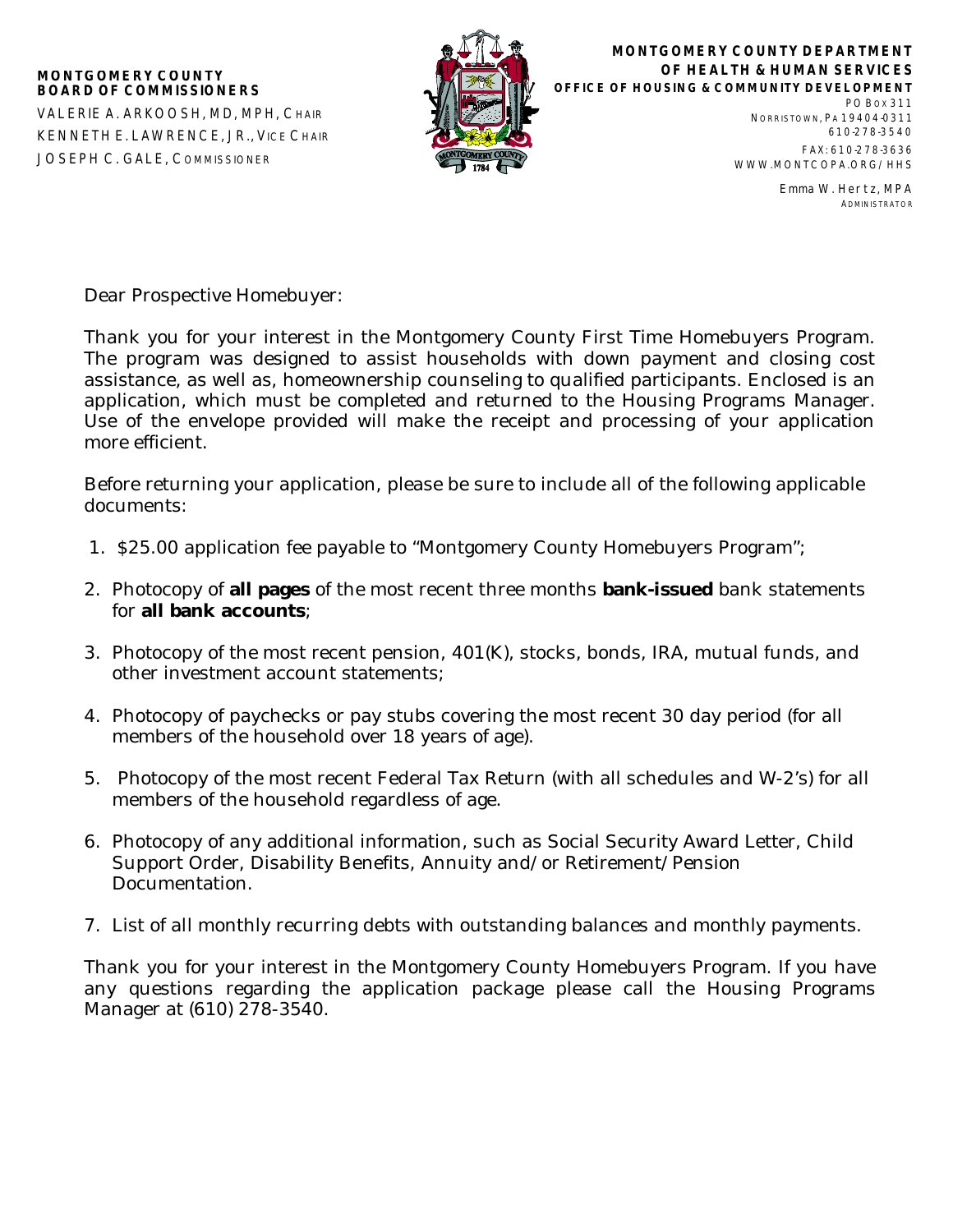# **MONTGOMERY COUNTY HOMEBUYERS PROGRAM**

**Certification of Income Eligibility**

|               | Part 2. Household Composition Summary. (Part 1. Is for Office of Housing & Community Development use only and is not part of this application.) Include everyone who will make the                                                                                                                                                                                                                      |                   |              |                  |      |     |                   |              |      |       |                  |              |
|---------------|---------------------------------------------------------------------------------------------------------------------------------------------------------------------------------------------------------------------------------------------------------------------------------------------------------------------------------------------------------------------------------------------------------|-------------------|--------------|------------------|------|-----|-------------------|--------------|------|-------|------------------|--------------|
|               | property their primary residence within 30 days of settlement, regardless of their age or whether they will have income. The Office of Housing & Community Development collects and reports to<br>government agencies information about the purchase of affordable housing properties including the race of household members. Failure to provide the information requested about the race of household |                   |              |                  |      |     |                   |              |      |       |                  |              |
|               | members will not affect the household's eligibility to participate in the Homebuyers Program. However, if this information is not provided, an OHCD agent will note the race for each member of the                                                                                                                                                                                                     |                   |              |                  |      |     |                   |              |      |       |                  |              |
|               | household on visual observation and/or surname. The race of household members should be indicated by using the following codes: I for American Indian or Alaskan Native; A for Asian or Pacific                                                                                                                                                                                                         |                   |              |                  |      |     |                   |              |      |       |                  |              |
|               | Islander; B for Black, not Hispanic Origin; H for Hispanic; and W for White, not of Hispanic Origin. In the Column labeled "Filed Tax Return Y/N", indicate whether each member of the household was                                                                                                                                                                                                    |                   |              |                  |      |     |                   |              |      |       |                  |              |
|               | required to file a Federal Income Tax Return for the most recent calendar year. If any member of the household 18 years of age or older did not file a Federal Income Tax Return for the most recent                                                                                                                                                                                                    |                   |              |                  |      |     |                   |              |      |       |                  |              |
|               | calendar year, explain why in Part 6. SHADED AREA FOR OHCD/AGENT USE ONLY.                                                                                                                                                                                                                                                                                                                              |                   |              |                  |      |     |                   |              |      |       |                  |              |
| <b>Member</b> | <b>Last Name</b>                                                                                                                                                                                                                                                                                                                                                                                        | <b>First Name</b> | Relationship | Y/N              | Race | Age | Social Security # | <b>Filed</b> |      |       | For DHS Use Only |              |
|               |                                                                                                                                                                                                                                                                                                                                                                                                         |                   | To Head of   | <b>Ethnicity</b> |      |     |                   | <b>Tax</b>   | 1040 | 1040A | 1040EZ           | Ver.         |
|               |                                                                                                                                                                                                                                                                                                                                                                                                         |                   | Household    | (Hispanic        |      |     |                   | Return       |      |       |                  | <b>Forms</b> |
|               |                                                                                                                                                                                                                                                                                                                                                                                                         |                   |              | or Latino)       |      |     |                   | Y/N          |      |       |                  |              |
| Head          |                                                                                                                                                                                                                                                                                                                                                                                                         |                   |              |                  |      |     |                   |              |      |       |                  |              |
|               |                                                                                                                                                                                                                                                                                                                                                                                                         |                   | Head of      |                  |      |     |                   |              |      |       |                  |              |
|               |                                                                                                                                                                                                                                                                                                                                                                                                         |                   |              |                  |      |     |                   |              |      |       |                  |              |
|               |                                                                                                                                                                                                                                                                                                                                                                                                         |                   | Household    |                  |      |     |                   |              |      |       |                  |              |
| No. 2         |                                                                                                                                                                                                                                                                                                                                                                                                         |                   |              |                  |      |     |                   |              |      |       |                  |              |
|               |                                                                                                                                                                                                                                                                                                                                                                                                         |                   |              |                  |      |     |                   |              |      |       |                  |              |
|               |                                                                                                                                                                                                                                                                                                                                                                                                         |                   |              |                  |      |     |                   |              |      |       |                  |              |
|               |                                                                                                                                                                                                                                                                                                                                                                                                         |                   |              |                  |      |     |                   |              |      |       |                  |              |
|               |                                                                                                                                                                                                                                                                                                                                                                                                         |                   |              |                  |      |     |                   |              |      |       |                  |              |
| No. 3         |                                                                                                                                                                                                                                                                                                                                                                                                         |                   |              |                  |      |     |                   |              |      |       |                  |              |
|               |                                                                                                                                                                                                                                                                                                                                                                                                         |                   |              |                  |      |     |                   |              |      |       |                  |              |
|               |                                                                                                                                                                                                                                                                                                                                                                                                         |                   |              |                  |      |     |                   |              |      |       |                  |              |
|               |                                                                                                                                                                                                                                                                                                                                                                                                         |                   |              |                  |      |     |                   |              |      |       |                  |              |
| No. 4         |                                                                                                                                                                                                                                                                                                                                                                                                         |                   |              |                  |      |     |                   |              |      |       |                  |              |
|               |                                                                                                                                                                                                                                                                                                                                                                                                         |                   |              |                  |      |     |                   |              |      |       |                  |              |
|               |                                                                                                                                                                                                                                                                                                                                                                                                         |                   |              |                  |      |     |                   |              |      |       |                  |              |
|               |                                                                                                                                                                                                                                                                                                                                                                                                         |                   |              |                  |      |     |                   |              |      |       |                  |              |
| No. 5         |                                                                                                                                                                                                                                                                                                                                                                                                         |                   |              |                  |      |     |                   |              |      |       |                  |              |
|               |                                                                                                                                                                                                                                                                                                                                                                                                         |                   |              |                  |      |     |                   |              |      |       |                  |              |
|               |                                                                                                                                                                                                                                                                                                                                                                                                         |                   |              |                  |      |     |                   |              |      |       |                  |              |
|               |                                                                                                                                                                                                                                                                                                                                                                                                         |                   |              |                  |      |     |                   |              |      |       |                  |              |
| No. 6         |                                                                                                                                                                                                                                                                                                                                                                                                         |                   |              |                  |      |     |                   |              |      |       |                  |              |
|               |                                                                                                                                                                                                                                                                                                                                                                                                         |                   |              |                  |      |     |                   |              |      |       |                  |              |
|               |                                                                                                                                                                                                                                                                                                                                                                                                         |                   |              |                  |      |     |                   |              |      |       |                  |              |
|               |                                                                                                                                                                                                                                                                                                                                                                                                         |                   |              |                  |      |     |                   |              |      |       |                  |              |
| No. 7         |                                                                                                                                                                                                                                                                                                                                                                                                         |                   |              |                  |      |     |                   |              |      |       |                  |              |
|               |                                                                                                                                                                                                                                                                                                                                                                                                         |                   |              |                  |      |     |                   |              |      |       |                  |              |
|               |                                                                                                                                                                                                                                                                                                                                                                                                         |                   |              |                  |      |     |                   |              |      |       |                  |              |
|               |                                                                                                                                                                                                                                                                                                                                                                                                         |                   |              |                  |      |     |                   |              |      |       |                  |              |
| No. 8         |                                                                                                                                                                                                                                                                                                                                                                                                         |                   |              |                  |      |     |                   |              |      |       |                  |              |
|               |                                                                                                                                                                                                                                                                                                                                                                                                         |                   |              |                  |      |     |                   |              |      |       |                  |              |
|               |                                                                                                                                                                                                                                                                                                                                                                                                         |                   |              |                  |      |     |                   |              |      |       |                  |              |
|               |                                                                                                                                                                                                                                                                                                                                                                                                         |                   |              |                  |      |     |                   |              |      |       |                  |              |

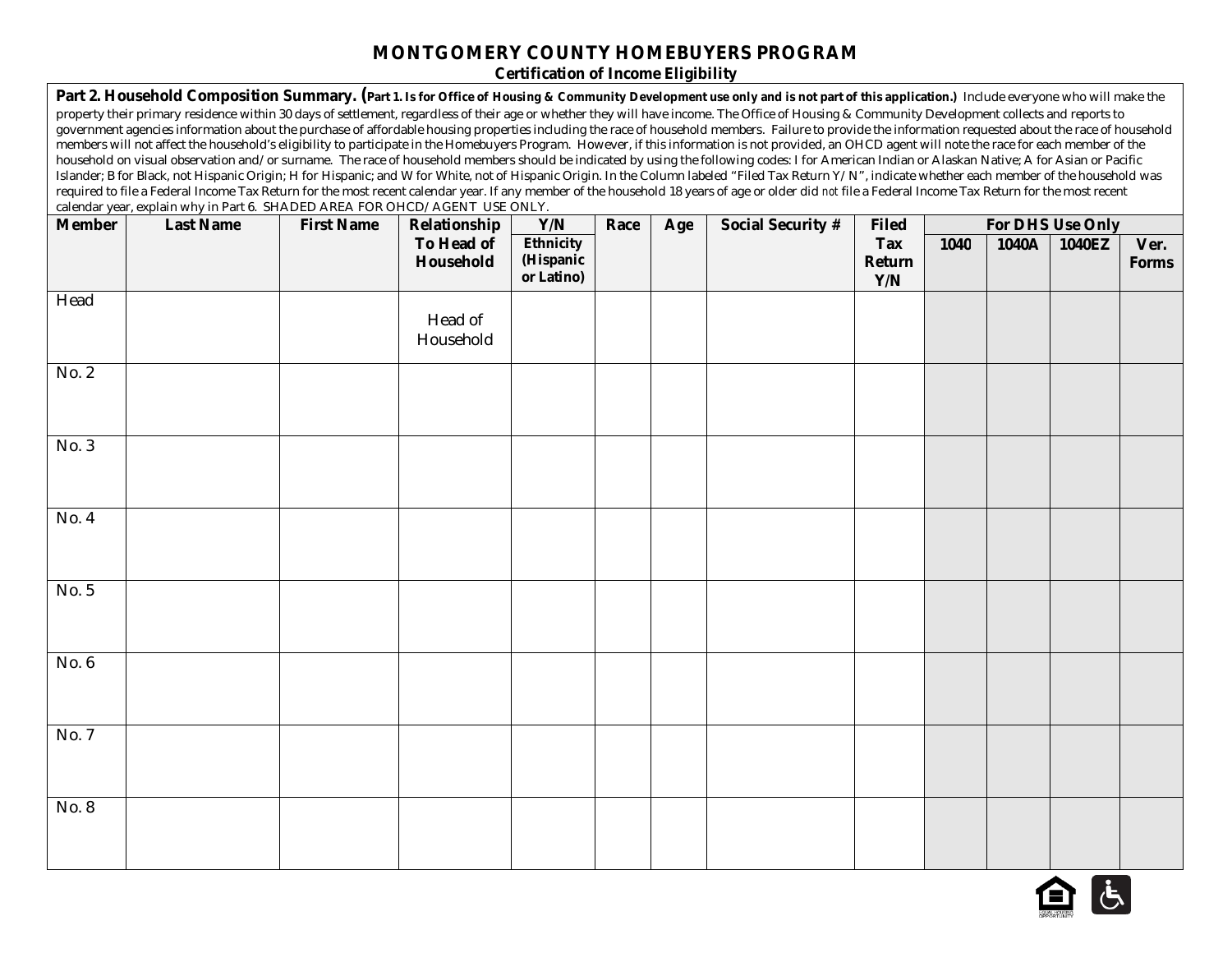#### **Part 3. Income From Sources Other Than Household Assets.**

Complete this part for each member of the household who anticipates having income during the immediate 12 months following settlement and provide the anticipated **annual** income for that member of the household. Households which need additional space because they have more than 5 members who have income must complete and attach a photo copy of this page.

On Line 9, enter the **Total Income** reported in the most recent Federal Tax return filed by each member of the household.

| Type of Income                     | Head |  | No.              | $No.$ $\qquad$ | No. | No. |
|------------------------------------|------|--|------------------|----------------|-----|-----|
| 1. Employment Income               |      |  |                  |                |     |     |
| Wages                              |      |  |                  |                |     |     |
| Overtime                           |      |  |                  |                |     |     |
| Commissions                        |      |  |                  |                |     |     |
| <b>Bonuses</b>                     |      |  |                  |                |     |     |
| Fees                               |      |  |                  |                |     |     |
| <b>Tips</b>                        |      |  |                  |                |     |     |
| Other                              |      |  |                  |                |     |     |
| 2. Military Income                 |      |  |                  |                |     |     |
| Regular Pay                        |      |  |                  |                |     |     |
| Special Pay                        |      |  |                  |                |     |     |
| Housing/Other                      |      |  |                  |                |     |     |
| 3. Business/Profession             |      |  |                  |                |     |     |
| Income or Profit                   |      |  |                  |                |     |     |
| 4. Social                          |      |  |                  |                |     |     |
| <b>Security/Pension</b>            |      |  |                  |                |     |     |
| Social Security                    |      |  |                  |                |     |     |
| Annuities                          |      |  |                  |                |     |     |
| <b>Insurance Policies</b>          |      |  |                  |                |     |     |
| <b>Retirement Funds</b>            |      |  |                  |                |     |     |
| Pensions                           |      |  |                  |                |     |     |
| Disability/Benefits                |      |  |                  |                |     |     |
| Other                              |      |  |                  |                |     |     |
| 5. Public Assistance               |      |  |                  |                |     |     |
| Welfare or Other                   |      |  |                  |                |     |     |
| 6. Other Income                    |      |  |                  |                |     |     |
| <b>Child Support</b>               |      |  |                  |                |     |     |
| <b>Regular Contribution</b>        |      |  |                  |                |     |     |
| Unemployment                       |      |  |                  |                |     |     |
| <b>Worker's Compensation</b>       |      |  |                  |                |     |     |
| Severance Pay                      |      |  |                  |                |     |     |
| 7. Total (for each                 |      |  |                  |                |     |     |
| member)                            |      |  |                  |                |     |     |
| 8. HOUSEHOLD TOTAL (sum of Line 7) |      |  | Enter in Part 5. |                | \$  |     |
| 9. Total:                          |      |  |                  |                |     |     |
| 1040,1040A,1040EZ                  |      |  |                  |                |     |     |

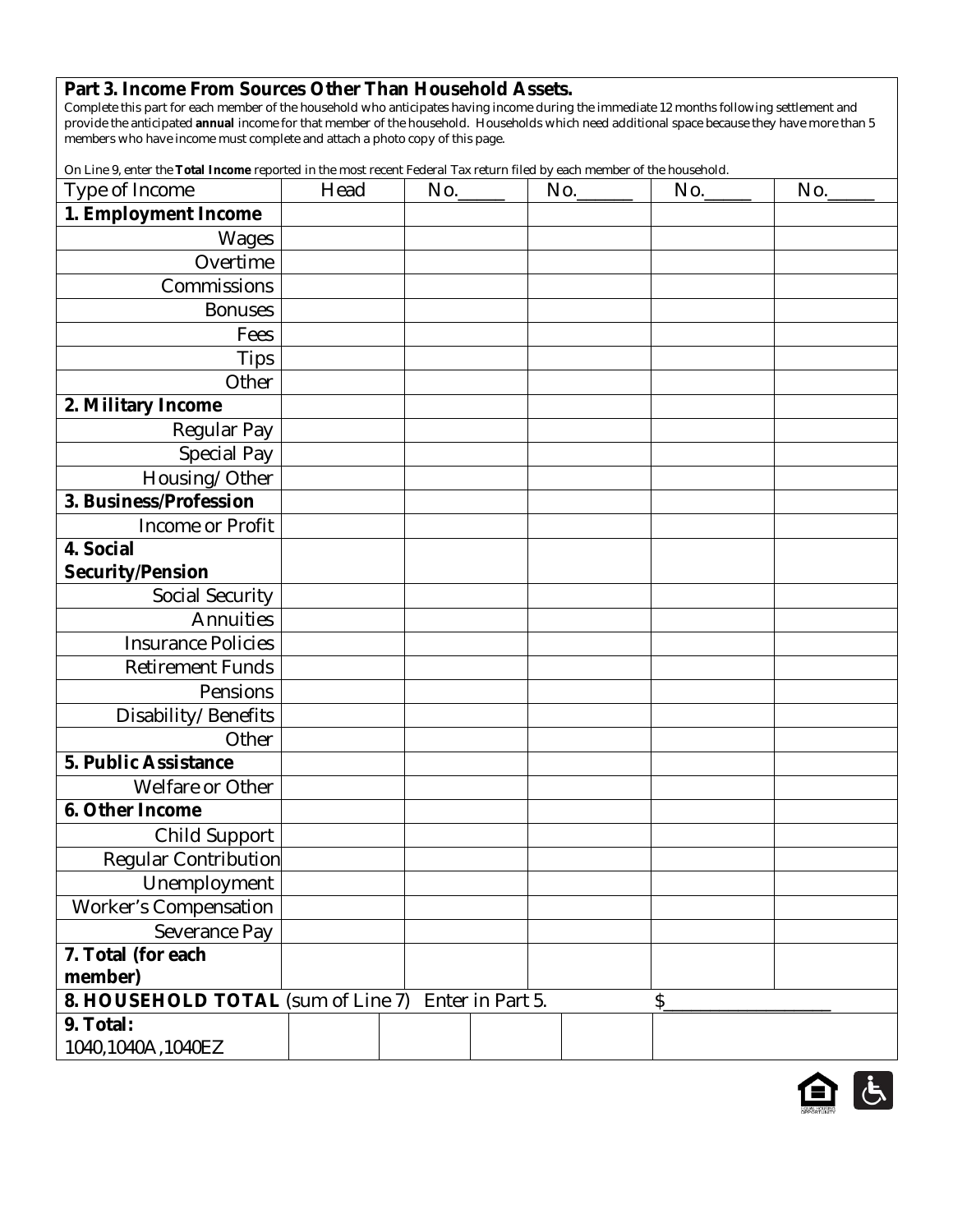| Part 4. Net Income From Household Assets.<br>Complete the two columns "Cash Value" and "Annual Income."                                                   |              |                                                             |                                         |                      |
|-----------------------------------------------------------------------------------------------------------------------------------------------------------|--------------|-------------------------------------------------------------|-----------------------------------------|----------------------|
| <b>TYPE OF ASSET</b>                                                                                                                                      |              | <b>CASH VALUE</b>                                           |                                         | <b>ANNUAL INCOME</b> |
| 1. Liquid Assets                                                                                                                                          |              |                                                             |                                         |                      |
| <b>Checking Accounts</b>                                                                                                                                  |              |                                                             |                                         |                      |
| Savings Accounts                                                                                                                                          |              |                                                             |                                         |                      |
| <b>Certificates of Deposit</b>                                                                                                                            |              |                                                             |                                         |                      |
| <b>Money Market Accounts</b>                                                                                                                              |              |                                                             |                                         |                      |
| 2. Stocks, Bonds, Treasury Bills, Notes, & Accounts<br>Receivables<br>3. Retirement and Pension Funds                                                     |              |                                                             |                                         |                      |
|                                                                                                                                                           |              |                                                             |                                         |                      |
| 4. IRA, KEOGH, and SEP Accounts and 401(k) Plans                                                                                                          |              |                                                             |                                         |                      |
| 5. Trusts                                                                                                                                                 |              |                                                             |                                         |                      |
| 6. Lump Sum Receipts                                                                                                                                      |              |                                                             |                                         |                      |
| 7. Personal Property Investments                                                                                                                          |              |                                                             |                                         |                      |
| <b>TOTALS</b>                                                                                                                                             |              | $(A)^*$                                                     | (B)                                     |                      |
| *If (A) is more than \$5,000.00, calculate Imputed Annual Income as follows:                                                                              |              |                                                             |                                         |                      |
| \$<br>(A)                                                                                                                                                 | $X$ 0.055=\$ |                                                             | (C)                                     |                      |
| <b>NET INCOME FROM HOUSEHOLD ASSETS:</b><br>If (A) is $\leq$ \$5,000, enter amount (B).<br>If $(A)$ is $>$ \$5,000, enter the greater of $(B)$ or $(C)$ . |              | \$<br>(Enter this amount in Part 5)                         |                                         |                      |
| Part 5. Annual Household Income.                                                                                                                          |              |                                                             |                                         |                      |
| <b>INCOME FROM SOURCES OTHER</b><br>THAN HOUSEHOLD ASSETS<br>(From Part 3)                                                                                |              | NET INCOME FROM HOUSEHOLD<br><b>ASSETS</b><br>(From Part 4) | ANNUAL HOUSEHOLD INCOME<br>(To Part 1B) |                      |
|                                                                                                                                                           | $(+)$        |                                                             | $=$                                     |                      |
| Part 6. Supplemental Information.                                                                                                                         |              |                                                             |                                         |                      |
| This space is for additional explanations. For each explanation, indicate the applicable Part or Question Number.                                         |              |                                                             |                                         |                      |
|                                                                                                                                                           |              |                                                             |                                         |                      |
|                                                                                                                                                           |              |                                                             |                                         |                      |
|                                                                                                                                                           |              |                                                             |                                         |                      |
|                                                                                                                                                           |              |                                                             |                                         |                      |
|                                                                                                                                                           |              |                                                             |                                         |                      |
|                                                                                                                                                           |              |                                                             |                                         |                      |
|                                                                                                                                                           |              |                                                             |                                         |                      |
|                                                                                                                                                           |              |                                                             |                                         |                      |
|                                                                                                                                                           |              |                                                             |                                         |                      |
|                                                                                                                                                           |              |                                                             |                                         |                      |

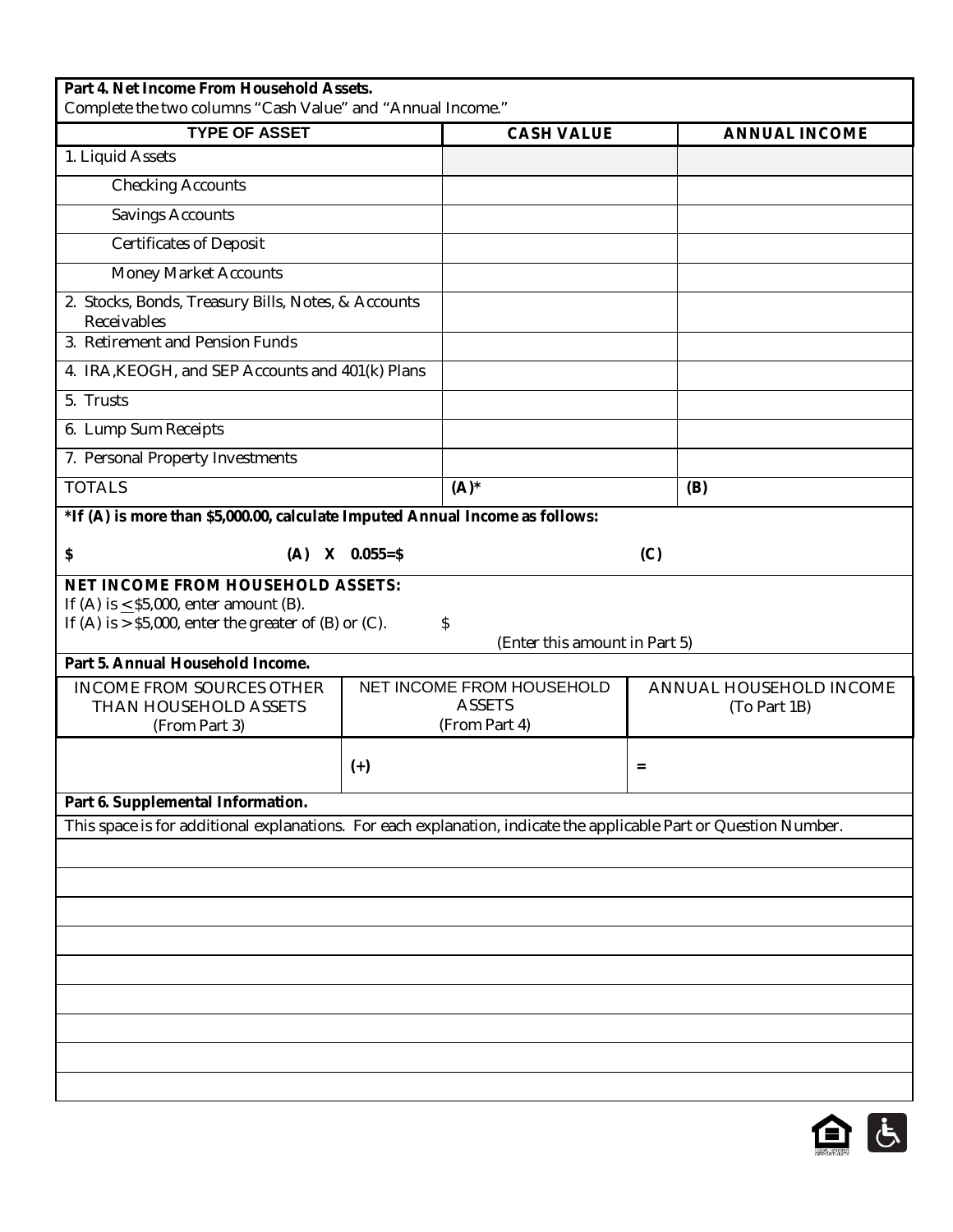#### **Part 7. Acknowledgments and Certification.**

**Acknowledgments:** I/we specifically acknowledge and agree that: (1) all statements made in this form are made for the purpose of demonstrating my/our eligibility for the Montgomery County Homebuyers Program established by the Commissioners and Office of Housing & Community Development; (2) verification of any information contained in the form may be made at any time prior to or after closing by the OHCD and/or its agents, either directly from any source named in this form or through a credit reporting agency, and I/we shall provide any documentation requested for this purpose; (3) the original copy of this form will be retained by the OHCD, even if I/we do not qualify for the Program; (4) I/we must supplement the information provided in this form if any of the material facts which I/we have represented herein should change *prior* to settlement.

**Certification:** I/we certify that the information provided in Parts 2, 3, 4, 5, and 6 of this form, including any and all attachments, is true and correct as of the date set forth opposite my/our signature(s) on this form and acknowledge my/our understanding that the provision of any false, fictitious or fraudulent information contained in Parts 2, 3, 4, 5, and 6 or any and all attachments may result in the immediate acceleration of full payment of any financing that might have been provided.

| Participant's Signature     | Date | Co-Participant's Signature     | Date |
|-----------------------------|------|--------------------------------|------|
|                             |      |                                |      |
| X                           |      | X                              |      |
| Printed Name of Participant |      | Printed Name of Co-Participant |      |
|                             |      |                                |      |
| <b>Current Address</b>      |      | <b>Current Address</b>         |      |
|                             |      |                                |      |
| Daytime Telephone Number    |      | Daytime Telephone Number       |      |
|                             |      |                                |      |
| <b>Email Address</b>        |      | <b>Email Address</b>           |      |
|                             |      |                                |      |
|                             |      |                                |      |

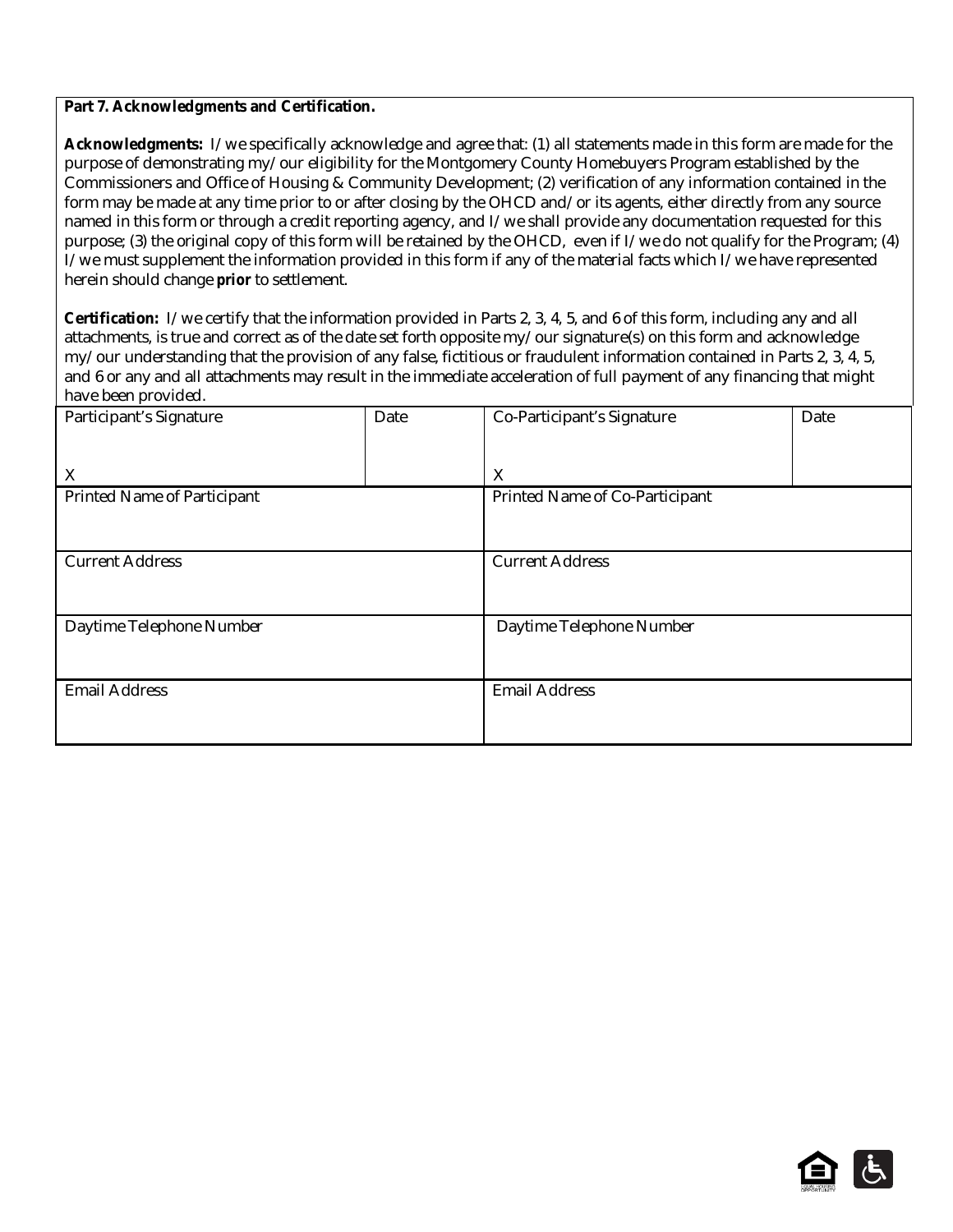#### **MONTGOMERY COUNTY HOME BUYERS PROGRAM Certification of Owner Occupancy**

This certification is made in accordance with my/our understanding that, in order to be eligible for the Montgomery County Homebuyers Program, established and administered by the Commissioners and Office of Housing & Community Development (OHCD), I/we must be an income eligible household and that I/we must occupy the property purchased as my/our primary residence for at least **fifteen years** from the date of settlement.

REPRESENTATIONS AND WARRANTIES: I/We understand that (1) this certification of owner occupancy will be attached and made part of the sales agreement; (2) my/our representations and warranties in the sales agreement that I/we will occupy the property as my/our primary residence for at least **fifteen years** after the date of settlement will survive the settlement; and (3) my/our failure to do so may result in the immediate acceleration of full payment of any financing that might have been provided under this Program.

RESTRICTION AGREEMENT: I/We understand that (1) I/we will execute a Deed Restriction that evidences that I/we will occupy the residential property being purchased for at least **fifteen years** from the date I/we executed the Deed Restriction, and (2) the executed Deed Restriction will be filed for recordation immediately after the recordation of the deed in the land records of Montgomery County.

RECAPTURE PROVISIONS: I/We understand that in the event I/we sell, convey, grant, rent, or otherwise transfer, vacate or abandon this property within **fifteen years** of the date of settlement, the OHCD will be entitled to recapture 100 percent of the second mortgage amount. I/We understand that this provision will be included in the Deed Restriction described in the above paragraph.

NOTICE TO THE OFFICE OF HOUSING & COMMUNITY DEVELOPMENT: I/We understand that: (1) if I/we have not occupied this property as my/our primary residence within 30 days of settlement, I/we must notify the OHCD within 30 days of settlement with the date on which I/we will occupy the property; (2) if I/we cease residing in the property as my/our primary residence during the **fifteen year** period from the date of settlement, I/we must notify the OHCD in writing no later than 30 days after the date on which I/we cease residing in the property of the circumstances which prevent me/us from satisfying the **fifteen year** occupancy obligation; and (3) I/we will send all such written communications to: Assistant Director/Housing, Office of Housing & Community Development, Human Services Center, 1430 DeKalb Street, P.O. Box 311, Norristown, PA 19404-0311.

PENALTIES: I/We understand that any provision of false, fictitious or fraudulent information to the OHCD and/or its agents regarding this form may result in the immediate acceleration of full payment of any financing that might have been provided under the Homebuyers Program.

ACKNOWLEDGEMENTS: I/we also specifically acknowledge and agree that: (1) all statements made regarding this form are made for the purpose of demonstrating my/our eligibility for the Homebuyers Program; (2) verification or reverification of any information regarding this form may be made at any time prior to or after settlement by the OHCD and/or its agents, and the original copy of this form will be retained by the OHCD even if I/we do not purchase a property; (3) the OHCD and/or its agents will rely on the information regarding this form, and I/we have a continuing obligation to amend and/or supplement the information regarding this form if any of the material facts which I/we have represented herein should change prior to settlement; (4) I/we will occupy the property purchased within 30 days after closing; (5) I/we understand that I/we must comply with the notice requirements shown in the paragraph entitled NOTICE TO THE OFFICE OF HOUSING & COMMUNITY DEVELOPMENT; (6) I/we will provide at any time after the date of settlement to the OHCD and/or its agents any documentation requested to provide verification that I/we occupy the property purchased as my/our primary residence for at least **fifteen years** from the date of settlement; (7) I/we will be the only parties who will have a title interest in the property purchased at the date of settlement and during the **fifteen years** following the date of settlement; (8) this certification will be made part of the sales agreement and my/our representations and warranties regarding the **fifteen year** occupancy obligation will survive the settlement; (9) an executed Deed Restriction that evidences the **fifteen year** occupancy obligation will be recorded immediately after the recorded deed in the land records of Montgomery County; (10) I/we understand if I/we sell, convey, grant, rent or otherwise transfer, vacate or abandon the property purchased within **fifteen years** of the date of settlement, the recapture provisions will apply; (11) the OHCD and/or its agents make no representations or warranties, express or implied, regarding the property, the condition of the property, or the value of the property.

CERTIFICATION: I/We certify that I/we will occupy the residential property purchased as my/our primary residence for at least fifteen years following the date of settlement. I/We also acknowledge my/our understanding that any provision of false, fictitious or fraudulent information regarding this form may result in the immediate acceleration of full payment of any financing that might have been provided under the Homebuyers Program.

| <b>JRF</b><br><b>PART</b><br>LIPANT'S SIGNAT<br>. | <u>.</u> |
|---------------------------------------------------|----------|
| URE<br><b>CO-PARTIO</b><br>CPANT'S SIGNAT         | ້        |
|                                                   |          |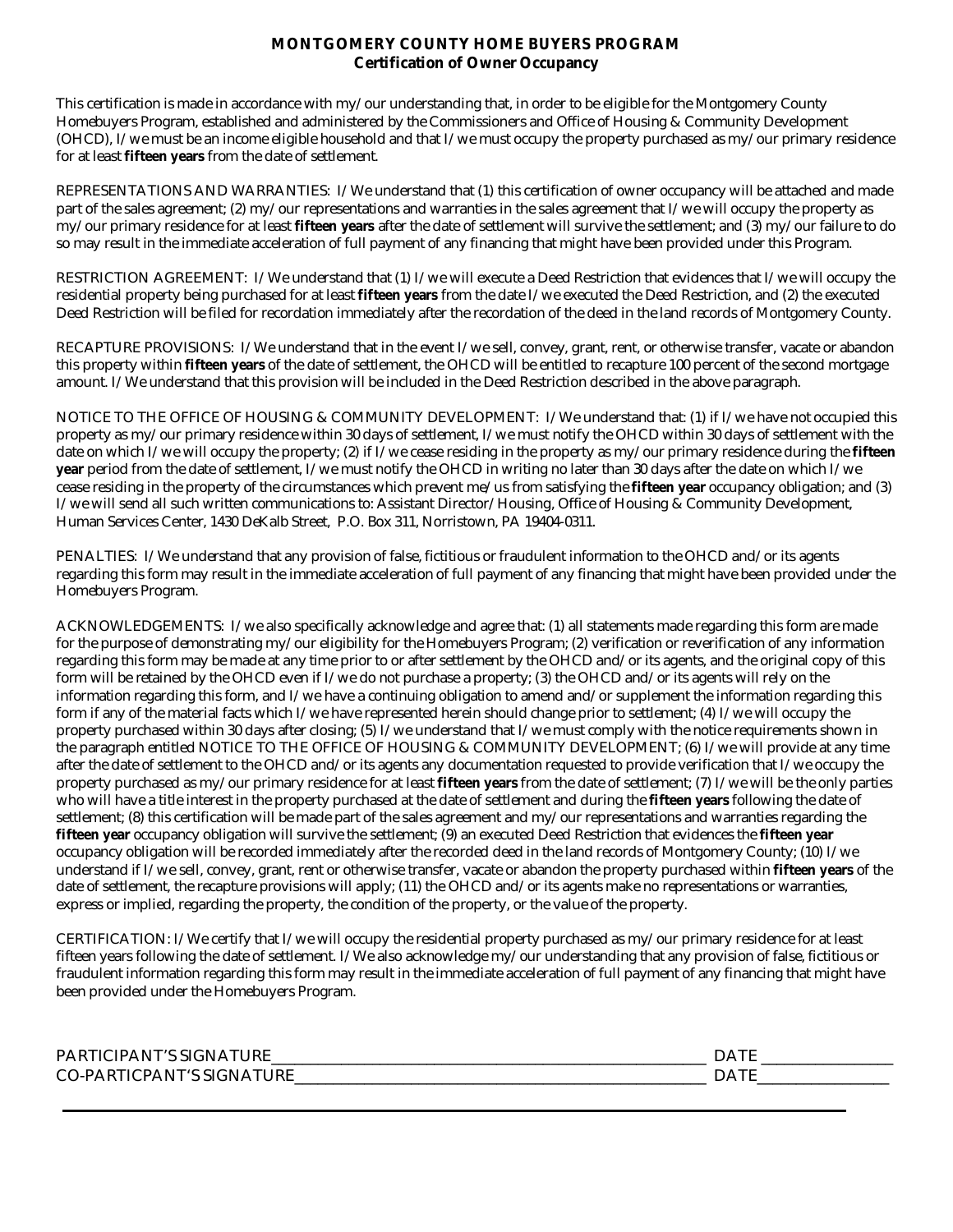#### **MONTGOMERY COUNTY HOMEBUYERS PROGRAM Counseling Agreement and Credit Authorization Form**

In order to qualify for the Program, the Participant recognizes the need for counseling and pledges full cooperation with the Office of Housing and Community Development. The Participant authorizes the Office of Housing & Community Development to act on his/her behalf in order to improve his/her housing situation and obtain necessary services.

The Participant understands that any information required to obtain the help needed must be supplied by the Participant. The Participant gives permission to the Office of Housing and Community Development to obtain a current credit report through a credit reporting agency. The Participant further authorizes the Office of Housing and Community Development to obtain other information from outside sources when necessary. The need to exchange information or pass information with Funder under this Program is also recognized by the Participant.

The Office of Housing and Community Development pledges to preserve strict confidentiality concerning the Participant, and will neither give nor seek information except where others have a right to it. The Office of Housing and Community Development will make no decision and take no actions without the knowledge and consent of the Participant. At all times, the Office of Housing and Community Development will act to protect and promote the best interests of the Participant.

As a Participant of the Montgomery County Homebuyers Program, I/we understand the counseling assistance (if required) will be at no cost.

I/We understand there is an application fee of \$25.00, payable to "*Montgomery County Homebuyers Program"* which is non-refundable.

| Participant             | Social Security # |  |  |  |  |  |
|-------------------------|-------------------|--|--|--|--|--|
| <b>Current Address</b>  |                   |  |  |  |  |  |
| <b>Previous Address</b> |                   |  |  |  |  |  |
| Signature               | Date              |  |  |  |  |  |
|                         |                   |  |  |  |  |  |
| Co-Participant          | Social Security # |  |  |  |  |  |
| <b>Current Address</b>  |                   |  |  |  |  |  |
| <b>Previous Address</b> |                   |  |  |  |  |  |

Signature Date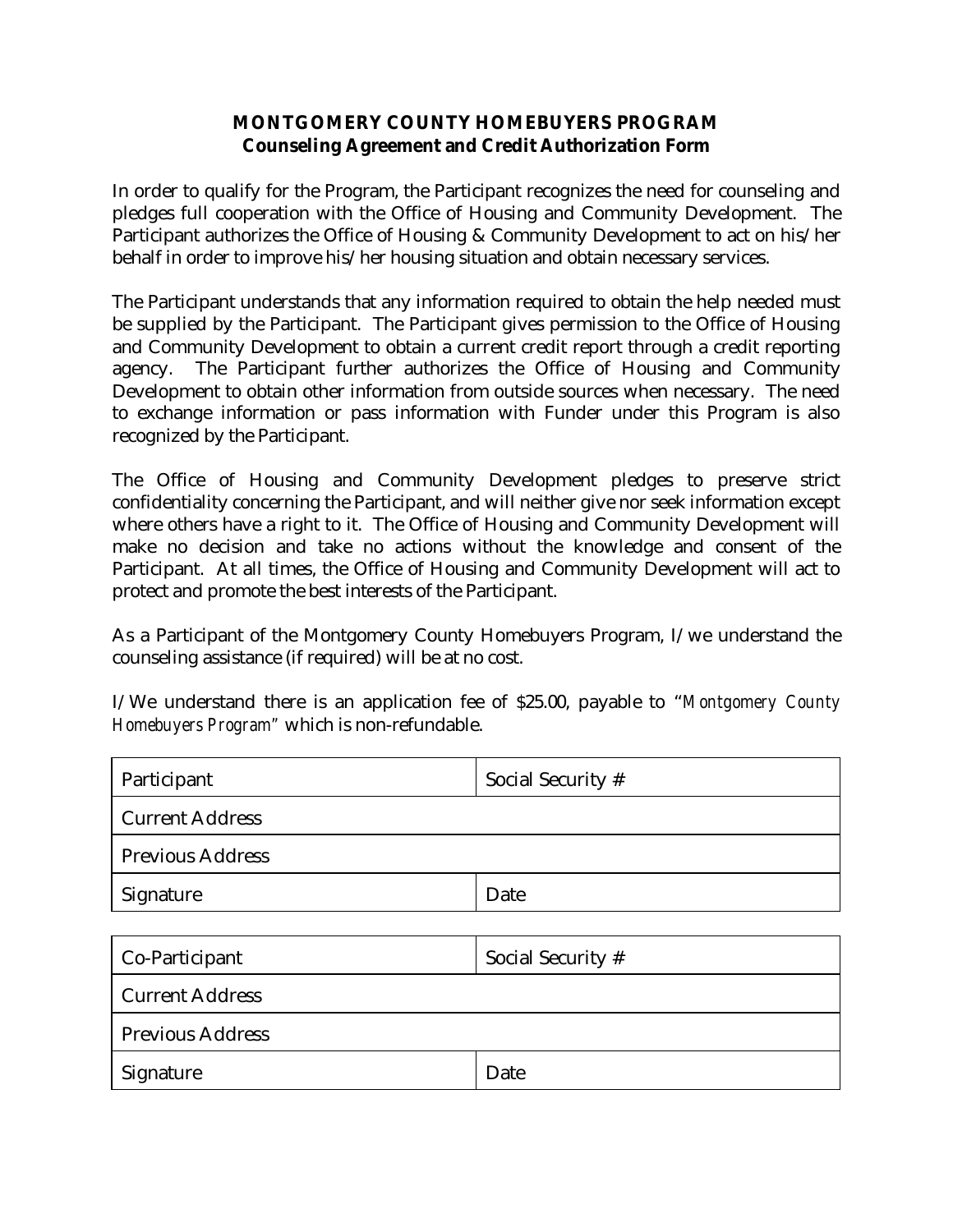## **MONTGOMERY COUNTY FIRST TIME HOMEBUYERS PROGRAM**

# **Guidelines for completing the CERTIFICATION OF INCOME ELIGIBILTY**

Income eligibility to participate under the Montgomery County Homebuyers Program, **is based on anticipated household income for the 12-month period** *following* **the date of settlement.** If it is not feasible to anticipate the household's income level over a 12 month period, the income anticipated for a shorter period may be annualized. The following guidelines describe how to complete the "Certification of Income Eligibility" for the Homebuyers Program.

#### **Page1. Household Composition Summary.**

This section of the form collects information about those **who intend to make the property their principal residence during the 15 years following settlement regardless of their age or whether they will have income.** Everyone who will reside in the property should be included in this part even if they are not related to the head of the household.

Enter the last name and first name of each member of the household. Enter the relationship of each member to the head of household. Examples include daughter, father, grandchild, daughter-in-law or cousin. Two unrelated adults who both plan to take title to the property should be described as head and co-head of the household. If the household includes other unrelated individuals, an appropriate description, such as "foster child," should be entered in this column.

A social security number or an alien registration number must be supplied for each member of the household.

In the column labeled "Filed Tax Return Y/N", indicate whether each member of the household was required to file a Federal Income Tax Return for the most recent calendar year by entering "Y"(yes) or "N"(no). **If any member of the household is 18 years of age or older was not required to file a Federal Income Tax Return for the most recent calendar year, explain why in Part 6.**

The OHCD collects and reports to government agencies information about the race **and ethnicity** of the people who buy properties through Affordable Housing Programs. Indicate which of the following applies to each member of the household.

Ethnicity (Hispanic or Latino) Indicate "Y" or "N": A person of Cuban, Mexican, Puerto Rican, South or Central American, or other Spanish culture or origin, regardless of race. The term "Spanish origin" can be used in addition to "Hispanic" or "Latino".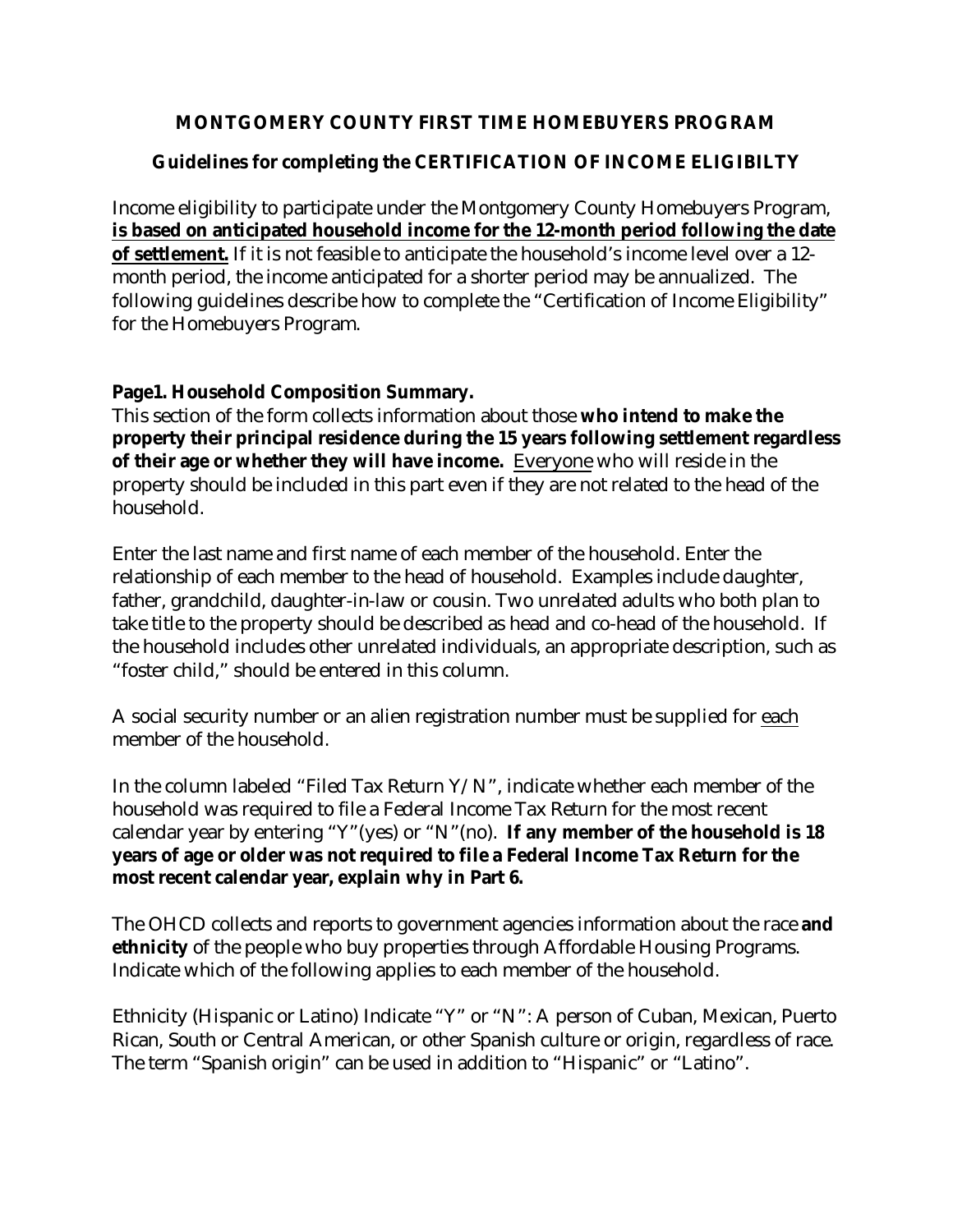| Category:                         | Code: |
|-----------------------------------|-------|
| American Indian or Alaskan Native |       |
| Asian or Pacific Islander         | А     |
| Black, not Hispanic               | R     |
| Hispanic                          | н     |
| White, not Hispanic               | W     |

If this information is not provided, OHCD staff will note the race for each member of the household based on visual observation and/or surname. Failure to provide this information about the race of the household members will not effect the Participant's eligibility to participate under the Program.

Indicate sex (M or F) and age in the columns provided.

# **Part 3.Income From Sources Other than Household Assets.**

This part of the form should include the income for each member of the household who *anticipates having income and who will live in the property for at least 15 years following the date of settlement.* Children under the age of 18 and full-time undergraduate students under the age of 21 should not be included in this part unless they will have income from sources other than employment.

Use the same description (i.e., head of household) or number used in Part 2. to identify each member of the household who will have income. Households which have more than 5 members who have income must complete and attach a photocopy of Part 3.

The calculation of annual household income is based on the household's income at the time the income certification form is completed. For example, annual income can be determined by taking the current month's income and multiplying by 12 to project income for the next year unless some major change is expected or the household's income varies from month to month. Unless some major change in working patterns is anticipated, estimates of income for overtime, part-time and seasonal work should be based on the amount worked during the last 12 months. If a member of the household receives commissions, bonuses or overtime as part of their income, the amount included should be based on the amount received in the last 12 months unless a major change is anticipated.

In completing Part 3. to determine the household's **INCOME FROM SOURCES OTHER THAN HOUSEHOLD ASSETS,** include the following:

# **Line 1. Employment Income:**

The full amount, before any payroll deductions or withholding, of wages and salaries, overtime pay, commissions, fees, tips and bonuses and other compensation for personal services. This is defined as your gross income for the period.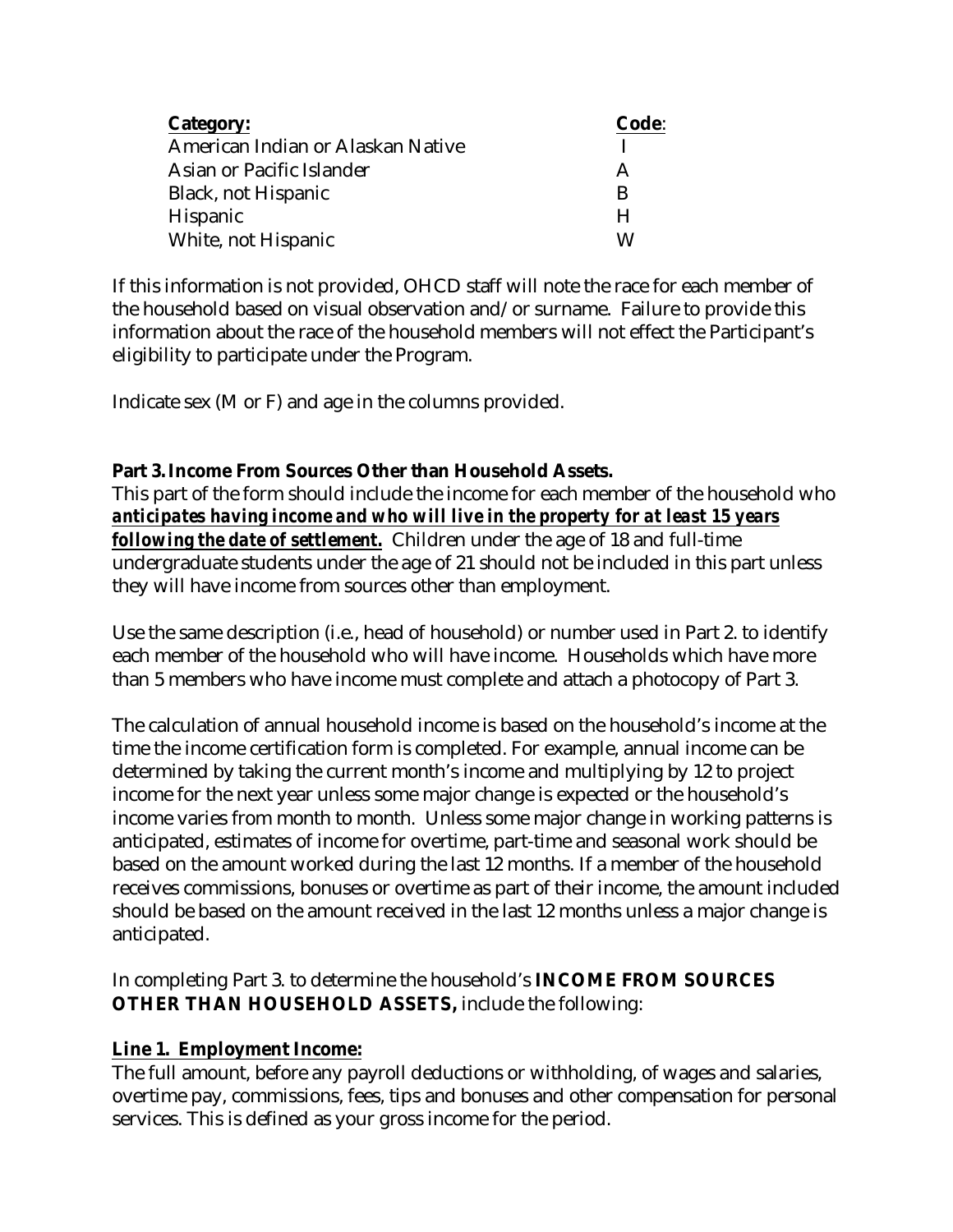## **Line 2. Military Income**:

All regular pay, special pay and allowances of a member of the Armed Forces (including the Reserves), except the special pay to a household member serving in the Armed Forces who is exposed to hostile fire.

## **Line 3. Business or Profession:**

Household members who are self-employed should include the amount shown as net profit or loss from a trade or business on Schedule C of the Individual Income Tax Return Form 1040 for the last year filed (as adjusted below) unless there has been a significant change in the business in the current year, in which case a projection shall be made. A partner in a partnership or a shareholder in a Subchapter S Corporation should also include the amount reported on Schedule E of the most recently filed tax return (as adjusted below) unless there has been a significant change in the business in the current year, in which case a projection shall be made.

- Expenditure for business expansion or amortization of capital indebtedness shall not be used as deduction in determining net income for purposes of eligibility in the Program.
- An allowance for depreciation of assets used in business or profession may be deducted based on straight-line depreciation, as provided in Internal Revenue Service regulations, for purposes of eligibility in the Program.
- Any withdrawal of cash or assets from the operation of a business or profession will be included in income, except to the extent the withdrawal is reimbursement of cash or assets invested in the operation by members of the household, for purposes of eligibility in the Program.

# **Line 4. Social Security/Pensions**:

The full amount of periodic payments received from Social Security, annuities, insurance policies, retirement funds, pensions, disability or death benefits and other similar types of periodic receipts, including a lump sum payment for the delayed start of a periodic payment.

If the recipient is employed, the full amount of periodic payments that may be withdrawn from retirement of pension funds without retiring or terminating employment.

### **Line 5. Public Assistance**: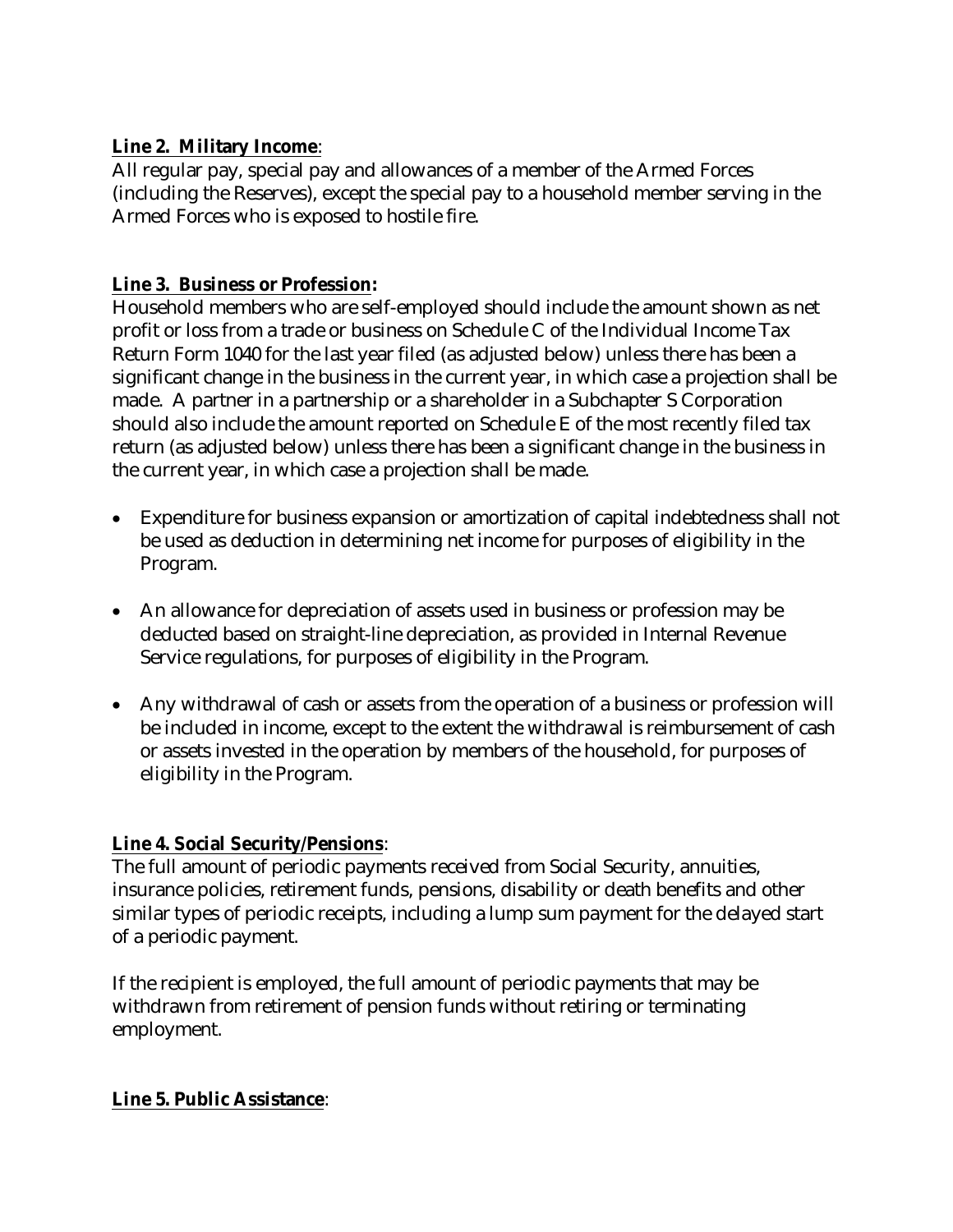Welfare or other payments to families or individuals, based on need, that are made under programs funded, separately or jointly, by Federal, State or Local governments.

If the welfare assistance payment includes an amount specifically designated for shelter and utilities that is subject to adjustments by the assistance agency in accordance with the actual cost of shelter and utilities, compute the amount of welfare assistance as follows:

- a) The amount of the allowance or grant exclusive of the amount specifically designated for shelter or utilities, plus
- b) The maximum amount that the welfare assistance agency could in fact allow the household for shelter and utilities. If the household's welfare assistance is ratably reduced from the standard of need by applying a percentage, the amount calculated under this paragraph may be the amount resulting from one application of the percentage.

## **Line 6. Other Income:**

Periodic and determinable allowances, such as alimony and child support payments, and regular contributions or gifts received from persons not residing in the household.

Payments in lieu of earnings, such as unemployment an disability compensation, worker's compensation, and severance pay, except do not include lump-sum additions to household assets, such as inheritance, insurance payments (including payments under health and accident insurance and worker's compensation), Capital gains and settlement for personal or property losses.

For a full-time student living apart from his or her family, Other Income will include amounts paid directly to the student or to the educational institution by any other person (other than scholarships) for use in meeting costs of tuition, fees, books, equipment, materials, supplies, transportation, and miscellaneous personal expenses of the student, plus amounts paid to or for the benefit of the student for rent and subsistence expenses. Certain Scholarships are subject to exclusion from income (see Item 6, below, under "**ITEMS NOT INCLUDED IN PART 3. INCOME FROM SOURCES OTHER THAN HOUSEHOLD ASSETS").**

# **Line 7. Total (for each Member):**

Enter the total of columns completed for head of household and other members of the household here.

# **Line 8. HOUSEHOLD TOTAL:**

Enter the sum of the amounts on Line 7.

### **Line 9. Total: 1040, 1040A, 1040EZ**: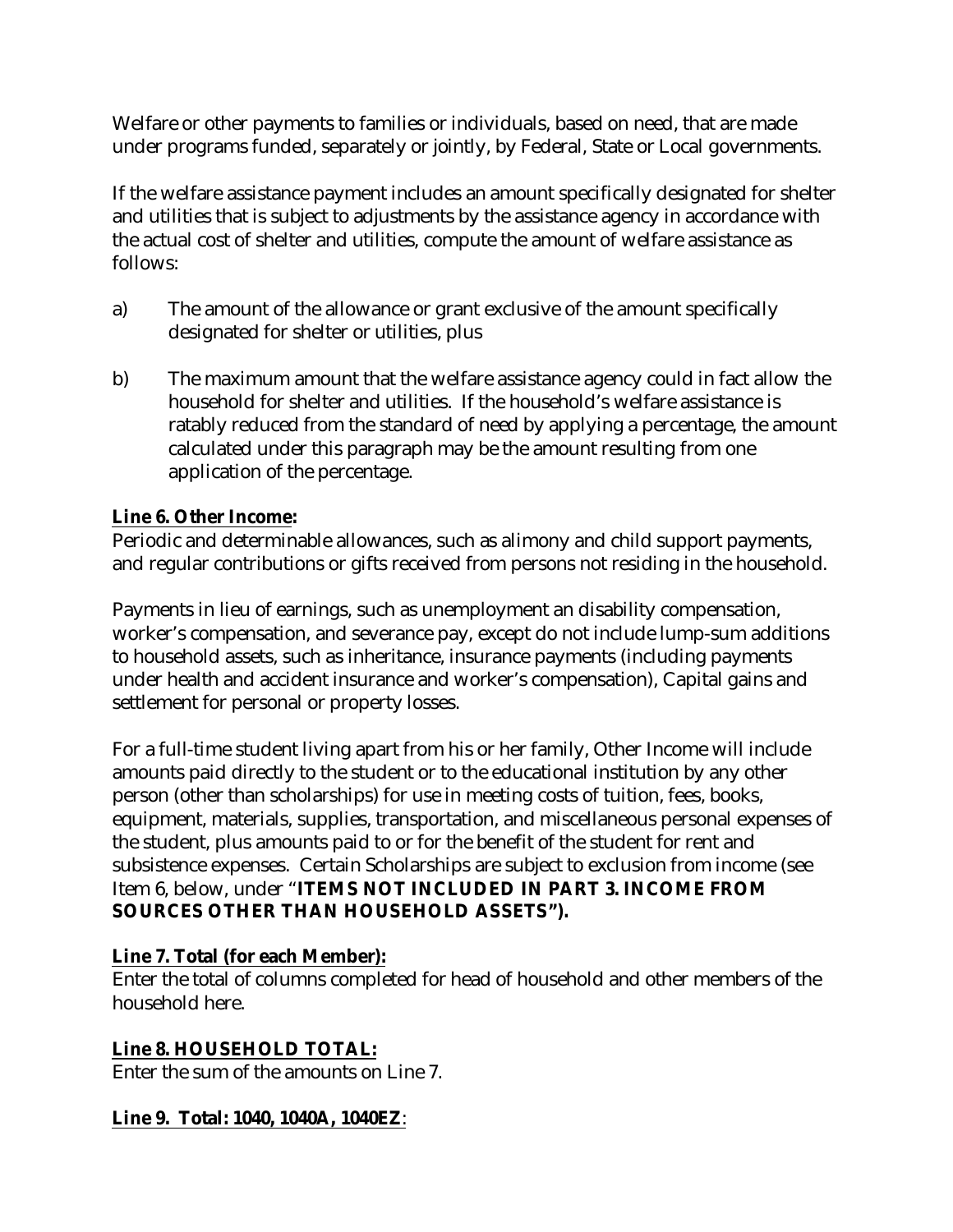Enter **Total Income** reported in the most recent Federal Income Tax Return filed by each member of the household. In the case of joint returns, enter the amount of the joint return in the block for head of household.

## **Part 4. Net Income from Household Assets.**

Both the "Cash Value" and "Annual Income" columns of Part 4. of the form must be completed for each household.

The "Cash Value" column must include the amount the household would receive if the asset were converted to cash. Cash Value is the market value of the asset minus reasonable cost that were or would be incurred selling or converting the asset to cash. Expenses which may be deducted include:

- 1) penalties for withdrawing funds before maturity;
- 2) broker/legal fees assessed to sell or convert the assets to cash

If assets are owned by more than one person and one or more of the owners is not a member of the household, prorate the value of each asset to each owner according to their percentage of ownership. If no percentage is specified or provided by State or local law, prorate the assets evenly among all owners.

The "Annual Income" column must include the anticipated income from all household assets during the 12 months following settlement.

# **"Cash Value" Column-Part 4. Net Income From Household Assets:**

### **Line 1. Cash:**

Deposits in checking and savings accounts, certificates of deposit and money market funds. For checking accounts and money market accounts, **use the average balance for the last 3 months.** For savings accounts, use the current balance.

### **Line 2. Stocks, Bonds, Treasury Bills, Notes & Accounts Receivables**:

Include the current market value less any reasonable costs incurred in selling the asset such as brokers' fees. Also, include on this line the remaining balance due to any member of the household on notes and accounts receivables.

# **Line 3. Retirement and Pension Funds**:

Include the value of the benefits such as an annuity received in a lump sum as a result of retirement or termination of employment, unless included on another line in this part.

# **Line 4. IRA, KEOGH and SEP Accounts and 401(K) Plans:**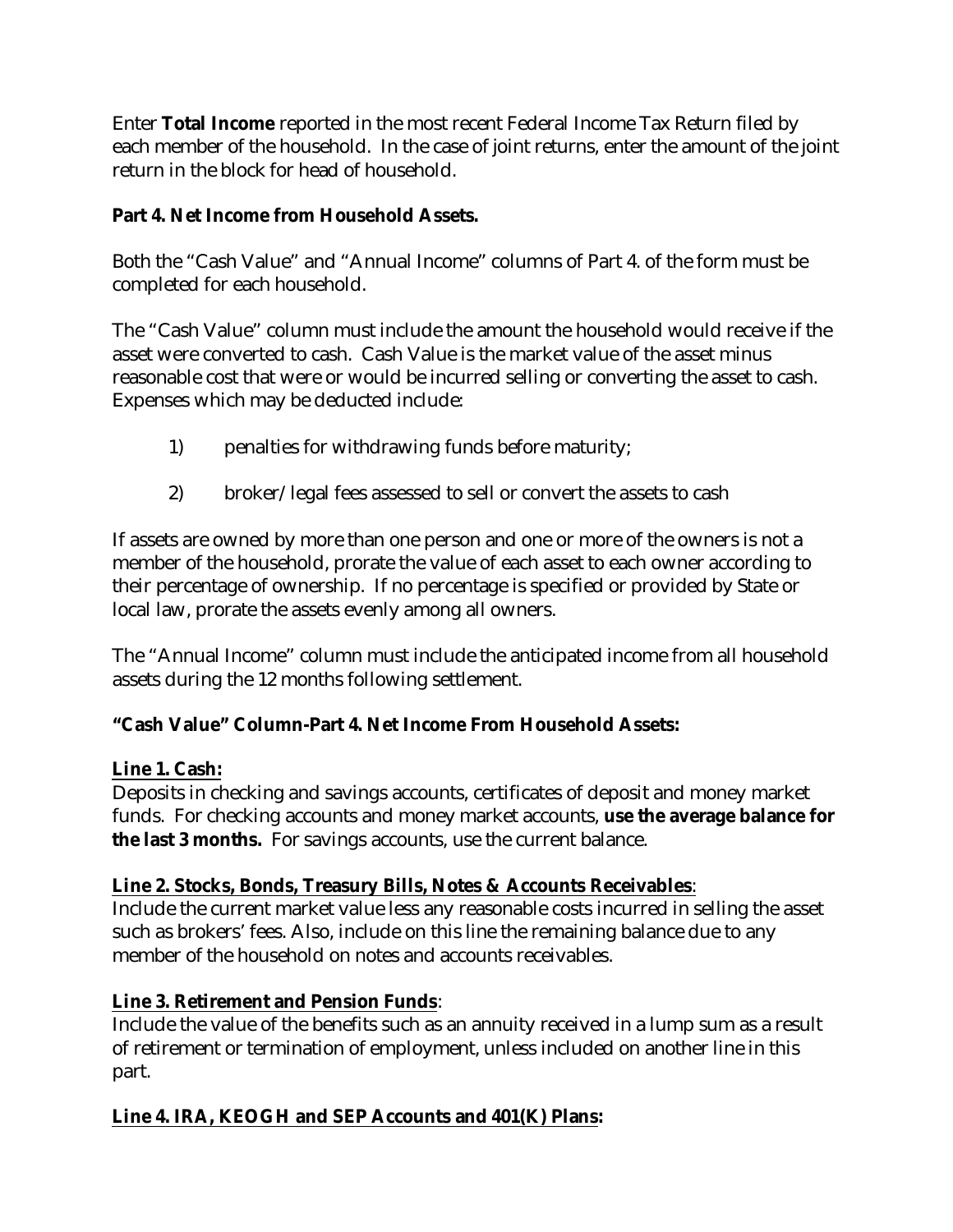Include current balance because participation in such retirement savings is voluntary and the holder has access to the funds even though a penalty may be assessed.

## **Line 5. Trusts**:

Include the value of the principal of any trust available to the household unless the trust is not revocable by, or under the control of, any member of the household.

## **Line 6. Lump Sum Receipts**:

Include inheritances, capital gains, one-time lottery winnings and settlements on insurance, unless included on another line in this part. Please indicate the source of lump sum receipts.

# **Line 7. Personal property Held as an Investment:**

Include items such as gems, jewelry, stamp and coin collections, rare books or antique cars held as an investment. Personal jewelry is not considered as asset.

# **"Annual Income" Column-Part 4. Net Income From Household Assets.**

The column labeled "Annual Income" in Part 4. must include the anticipated income form all household assets during the 12 months following settlement.

The calculation of annual income from a household asset is based on the household's net income from the asset at the time the Certification of Income Eligibility form is completed.

Annual income from an asset can be computed by annualizing monthly, quarterly or other distribution from the asset. For example, annual income on a savings account can be determined by taking the current month's interest and multiplying by 12 to project income for the next year unless some major change is expected or the household's income form the asset varies substantially from month to month.

Alternatively, in most cases, the annual income earned by the household from an asset during the last 12 months can also be a reasonable basis for estimating anticipated annual income from the asset.

# **ITEMS NOT INCLUDED IN PART 4. NET INCOME FROM HOUSEHOLD ASSETS**

The following items are not included in Net Income From Household Assets:

- 1. Necessary personal property (clothing, furniture, vehicles, etc.).
- 2. Life insurance policies.
- 3. Assets that are part of an active business.
- 4. Assets that are not effectively owned by the member of the household, i.e., when assets are held in an individual's name but
	- a) the assets and any income they earn accrue to the benefit of some one else;